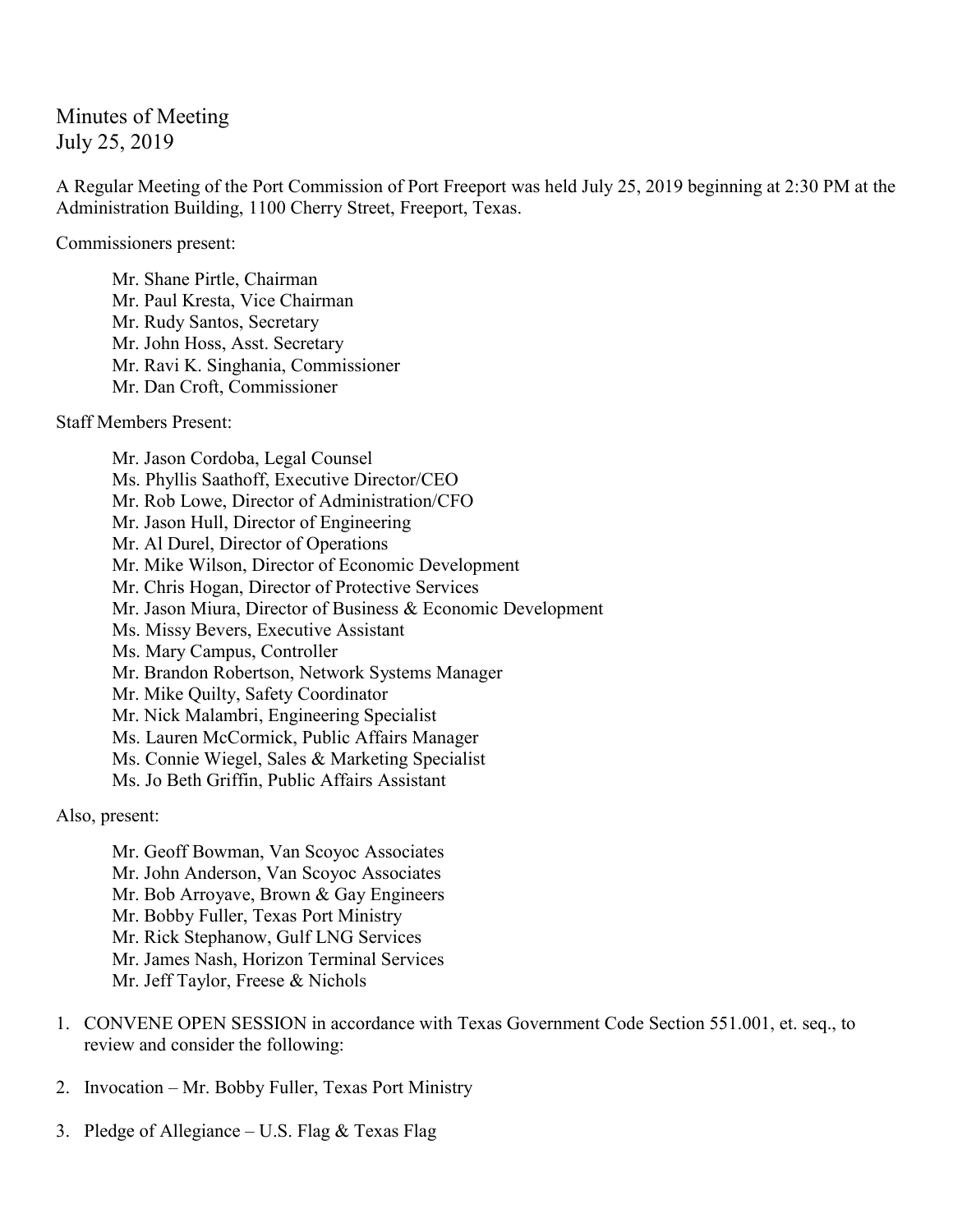- 4. Roll Call Commissioner Pirtle noted that all Commissioners were present.
- 5. Safety Briefing Mr. Mike Quilty, Safety Coordinator
- 6. Approval of minutes from the Regular Meeting held June 27, 2019.

A motion was made by Commissioner Hoss to approve the minutes as presented. The motion was seconded by Commissioner Kresta with all Commissioners present voting in favor of the motion.

7. Receive update from federal consultants Van Scoyoc Associates.

Mr. Geoff Bowman with Van Scoyoc Associates (VSA) reported on VSA's work on the Port's two federal funding priorities, the Freeport Harbor Channel deepening project and increased operation maintenance funding through the Army Corps of Engineers. This included Port Freeport delegation trips to WDC in March and May. Representatives from BASF, Phillips 66 and Dow joined the delegation in May to meet with White House staff and the Corps. VSA received positive feedback from the meetings held. Mr. Bowman congratulated Port Freeport on the \$6.3 million grant received through the federal railroad administration. He also gave an update on the highway bill and budgets, which include FY2020 and the FY2020/21 President's budget request. Mr. John Anderson updated the Board on the appropriations process, Harbor Maintenance Trust Fund Reform and the Port Infrastructure Development Grant Program.

- 8. Reports from Executive Staff:
	- A. Receive report from Executive Director/CEO on activities and matters related to administrative affairs. Port tenant updates, USCOE, rail matters and meetings, AAPA Committees, leases, contracts, upcoming Port and civic events and other related administrative affairs.

Ms. Saathoff reported on Colonel Vail's visit to the Port July 22. In addition to briefing the Colonel on the Port, strategies for funding in the Corps 2020 Work Plan were also discussed. The Corps will host the stakeholder meeting in Galveston August 13-14. Al Durel represented Port Freeport at the U.S. Coast Guard Change of Command Ceremony in New Orleans July 23 where Rear Admiral Paul Thomas turned over command to Rear Admiral John P. Nadeau. Ms. Saathoff thanked the Board and staff for their time and investment in the workshop recently held July 18. The Brazoria-Fort Bend Rail District (BFBRD) met July 19 in Richmond. Commissioners should have received a request to nominate two appointees for the BFBRD Citizens Advisory Panel. Next meeting of the BFBRD will be held in Freeport August 16. The Nexus Group met July 15 to discuss current status of the project as well as matters within the counties and the Port. A tentative meeting is planned for the Brazos Harbor Industrial Development Corporation (BHIDC) August 8. Letters were sent to Lonnie Key, Preston Phillips and Bill Terry congratulating them on their appointments to the IDC. A quarterly meeting of the Advisory Group for the dispatch service is being coordinated for mid-August. Date and time will be forthcoming. TXDOT has announced plans to remove sections of Grand Parkway from the Unified Transportation Plan (UTP) in Fort Bend County and Brazoria County. Fort Bend County recently adopted a resolution in favor of leaving Grand Parkway in. Ms. Saathoff recommends Port Freeport send a letter of support as well. The Highway 36A Infrastructure Conference will be held August 19 in Rosenberg. Ms. Saathoff will be speaking at this event. The Houston-Galveston Area Council is holding public meetings regarding Regional 2050 Plan for thoroughfares. The Greater Houston Partnership will host a State of the Houston Region Luncheon September 10 with Speaker Bonnen giving the update.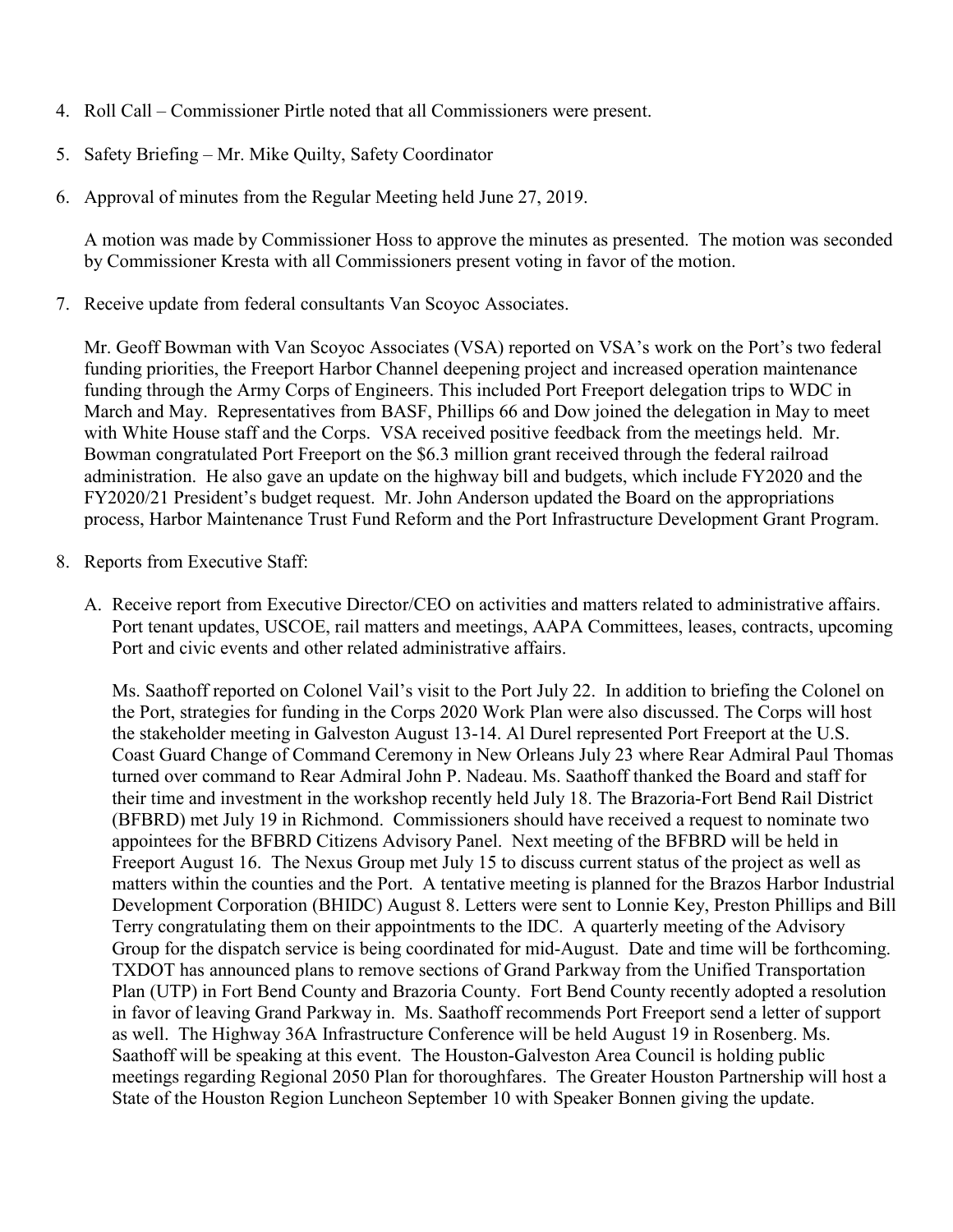B. Receive report from Director of Administration/CFO on monthly activity and matters related to financial results, investments, insurance, leases, real property matters and other related administrative affairs.

Mr. Lowe gave a brief financial presentation and update to the Commission.

C. Receive report from Director of Engineering on activities and matters related to Freeport Harbor Federal Channel, capital projects, Hydrographic Report and other related facility engineering matters.

In addition to his report, Mr. Hull shared photos of Velasco Terminal Area 3 project. Mr. Hull also reported that TXDOT is having difficulty getting permits for SH 36 and will be pushing their letting date for the project to December 2020.

D. Receive report from Director of Operations on activities and matters related to operations, vessel activity, tonnage and other related port operation matters.

Mr. Durel shared photos of the tanks moving through the Port that are being railed from California and going to Abu Dhabi. He also shared photos from the Change of Command Ceremony he attended in New Orleans. He noted that for the month of June, the Port saw four vessels from Tenaris for total of 49,000 tons. He also reported that staff continues to meet with Freeport LNG whose first vessel is scheduled between August 10-14.

E. Receive report from Director of Business & Economic Development on activities and matters related to industry meetings, sales reports, advertising, web activity, Foreign-Trade Zone, Rail District and other ocean transportation related matters.

Mr. Miura stated he will be attending Union Pacific's Short Line & Ports Conference August 5-8 in Omaha. The Greater Houston Port Bureau will hold its annual Maritime Dinner August 17 and the 2019 Breakbulk Americas Conference will be held October 8-10 at the George R. Brown Convention Center.

- 9. Receive report from Commissioners on matters related to:
	- A. July 25 Finance Advisory Committee Commissioner Singhania reported the committee received the quarterly investment update and discussed the agreement with the Goodman Corporation which is on the agenda for approval.
	- B. July 25 Strategic Planning Advisory Committee Commissioner Santos reported the committee reviewed two contracts with Vernor Materials as well as an agreement with Leaf Engineers, all of which are on the agenda for approval.
	- C. Meetings and conferences attended, Port presentations and other related Port Commission matters.

Commissioner Hoss reported attending the July 15 Nexus Meeting and Col. Vail's visit to the Port.

Commissioner Croft reported attending the Industry Update held earlier in the day.

Commissioner Singhania reported attending the Rail District meeting held July 19 as well as the Indio Chamber Dinner held last month.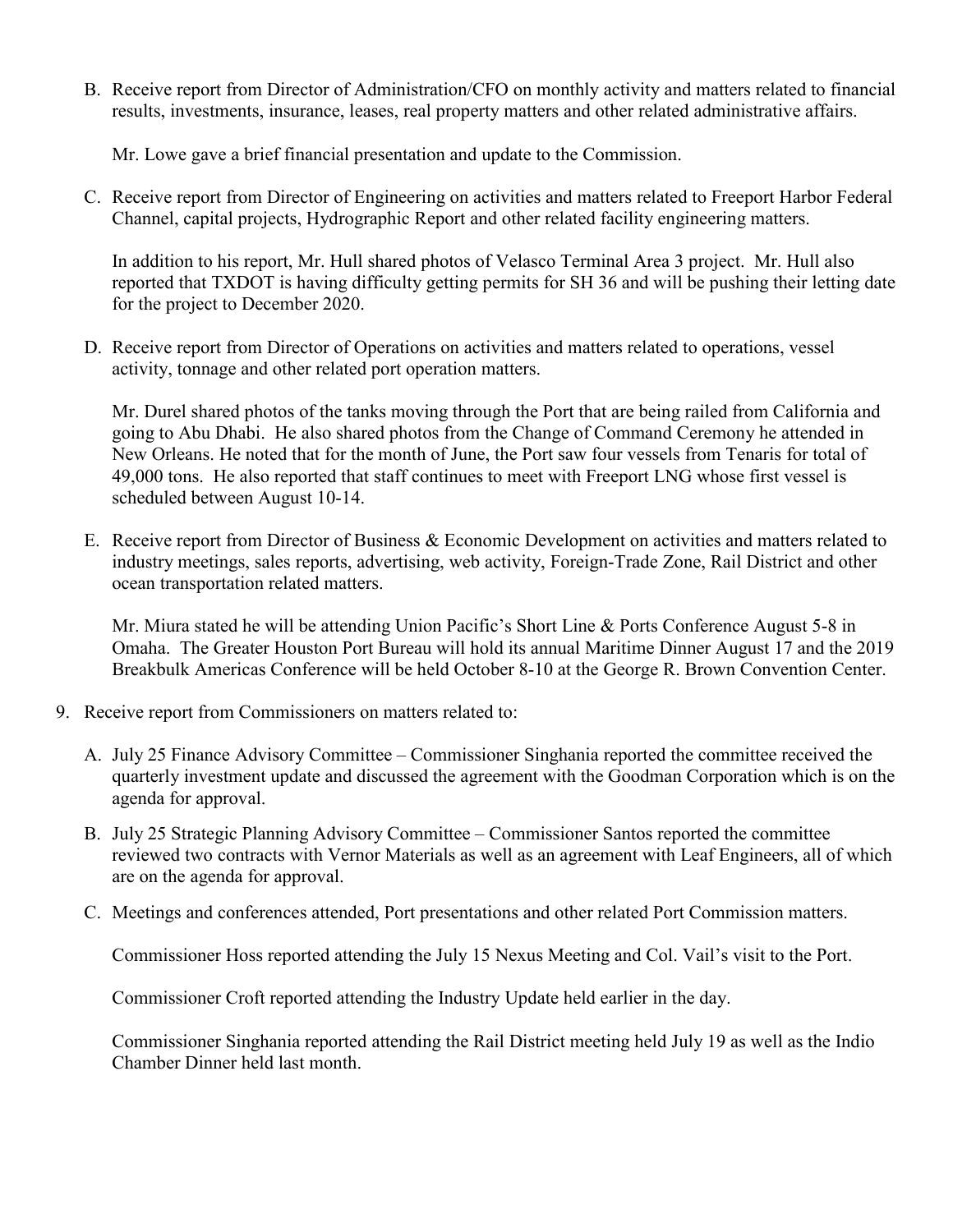Commissioner Pirtle reported attending several meetings, including the Nexus Group, Pct. 4 Thoroughfare, Rail District Southern Brazoria County Traffic Meeting and Industry Update. He also attended the Santa Ana Ball held July 20, Col. Vail's Port visit.

- 10. Public Comment There were no public comments.
- 11. Approval of financial reports presented for the period ending June 30, 2019.

A motion was made by Commissioner Singhania to approve the reports as presented by staff. The motion was seconded by Commissioner Santos with all Commissioners present voting in favor of the motion.

Additionally, Ms. Campus gave an update to the Board on the Gallagher Lloyds of London Port visit, tour and discussions regarding property insurance and the market.

12. Approval of an Agreement between Port Freeport and Goodman Corporation for MARAD Port Infrastructure Grant.

Mr. Wilson stated that staff is seeking approval of an agreement with the Goodman Corporation in the amount of \$52,500 for their assistance with grant applications. The applications will target port improvement projects, specifically Area 5 and Area 6 of the Velasco Terminal facility improvements, for a total of \$25 million. It is staff's recommendation to request a 70/30 split with the Port's portion being \$7,500,000.

A motion was made by Commissioner Singhania to approve the agreement for an amount not to exceed \$52,500. The motion was seconded by Commissioner Croft with all Commissioners present voting in favor of the motion.

13. Approval of a Construction Contract with Vernor Materials & Equipment Co. for the Parcel 14 – Southeast 20 Acre Tract Development project, for an amount not to exceed \$6,785,000.00.

Mr. Hull stated eight bids were opened July 16 with the lowest and best bid submitted by Vernor Materials in the amount of \$6,785,000.00. The Finance Committee has reviewed the contract and staff recommends approval. Mr. Hull also noted this project came in under the budgeted amount for this project.

A motion was made by Commissioner Santos to approve the contract. The motion was seconded by Commissioner Kresta with all Commissioners present voting in favor of the motion.

14. Approval of a Construction Contract with Vernor Materials & Equipment Co. for the Dole Asphalt Repairs project, for an amount not to exceed \$168,000.

Commissioner Pirtle questioned why the lowest bid submitted was not accepted. Mr. Hull stated an addendum was added to the scope of project. The low bidder did not acknowledge the addendum and submitted their bid on a non-compliant bid form, therefore their bid was deemed nonconforming. Commissioner Santos noted the Finance Committee discussed this in detail and accepts staff's recommendation.

A motion was made by Commissioner Santos to approve the contract for an amount not to exceed \$168,000. The motion was seconded by Commissioner Kresta with all Commissioners present voting in favor of the motion.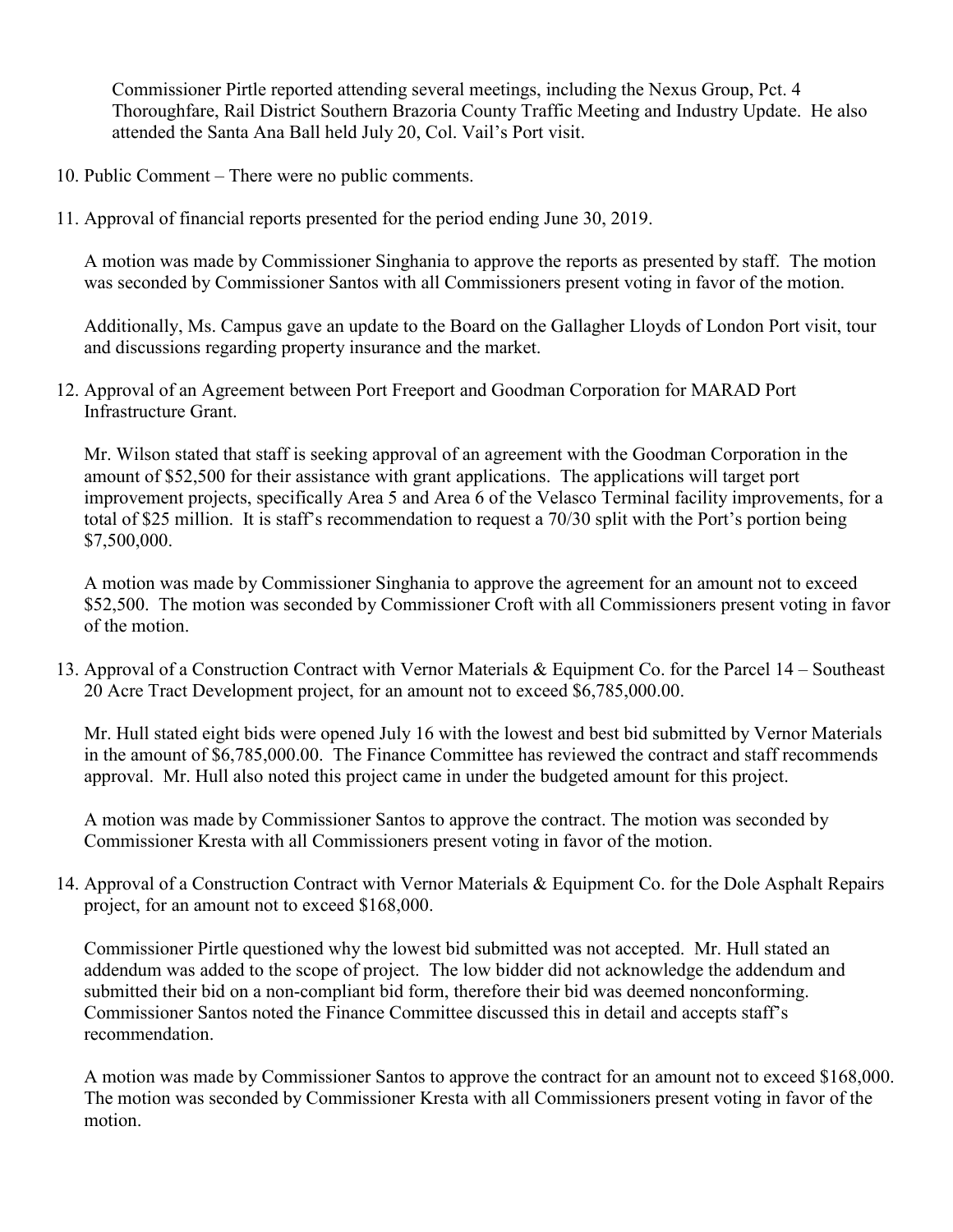15. Approval of a Professional Services Agreement with Leaf Engineers for Parcel 14 Fiber Optic Communications Extension project, for an amount not to exceed \$33,900.00.

Mr. Hull stated this agreement will allow Leaf Engineers to prepare a bid package for the extension of the Port's fiber optic communications to Parcel 14. Staff recommends approval.

A motion was made by Commissioner Santos to approve the agreement for an amount not to exceed \$33,900. The motion was seconded by Commissioner Hoss with all Commissioners present voting in favor of the motion.

16. Approval of a Purchase Order to Vulcan Materials Company in the amount of \$1,540,000.00 for limestone to be used on Parcel 14 – Southeast 20 Acre Tract Development project.

Mr. Hull stated this purchase order is for approximately 110,000 tons of limestone to be purchased from Vulcan at the Port's contracted rate for the Parcel 14 – Southeast 20 Acre Tract Development project. Staff recommends approval.

A motion was made by Commissioner Santos to approve the purchase of limestone. The motion was seconded by Commissioner Singhania with all Commissioners present voting in favor of the motion.

17. Discussion and approval to advertise for bids for constructing 1050 feet of wharf for the Velasco Container Terminal (Berth 8).

Mr. Hull stated that staff is ready to advertise for bids for 1050 feet of wharf for Berth 8 and requests approval to move forward. Commissioner Kresta asked if it was determined how far the dredging would extend. Mr. Hull explained the project could be done as a base bid for 1050 feet, install bulkhead and dredge just beyond the 1050 feet to be able to tie a ship up. Second option would be to have the base bid with contractors adding to the bid to extend the full bulkhead and do all the dredging.

After discussing the options, a motion was made by Commissioner Kresta to approve staff advertising for bids with an alternate for an additional 400 feet of sheet pile and 400 feet of dredging. The motion was seconded by Commissioner Hoss with all Commissioners present voting in favor of the motion.

18. Adoption of a Resolution approval the acceptance of the Port's portion of proceeds received from high bidders on delinquent tax property held in trust by Brazoria County, Texas and authorizing the Chairman to join in conveyance to high bidders.

A motion was made by Commissioner Singhania to approve the resolution. The motion was seconded by Commissioner Croft with all Commissioners present voting in favor of the motion.

- 19. EXECUTIVE SESSION in accordance with Subchapter D of the Open Meetings Act, Texas Government Code Section 551.001, et. seq., to review and consider the following:
	- A. Under authority of Section 551.071 (Consultation with Attorney) for discussion regarding:
		- 1. Consultation with attorney to discuss potential litigation.
		- 2. Consultation with attorney to discuss potential litigation.